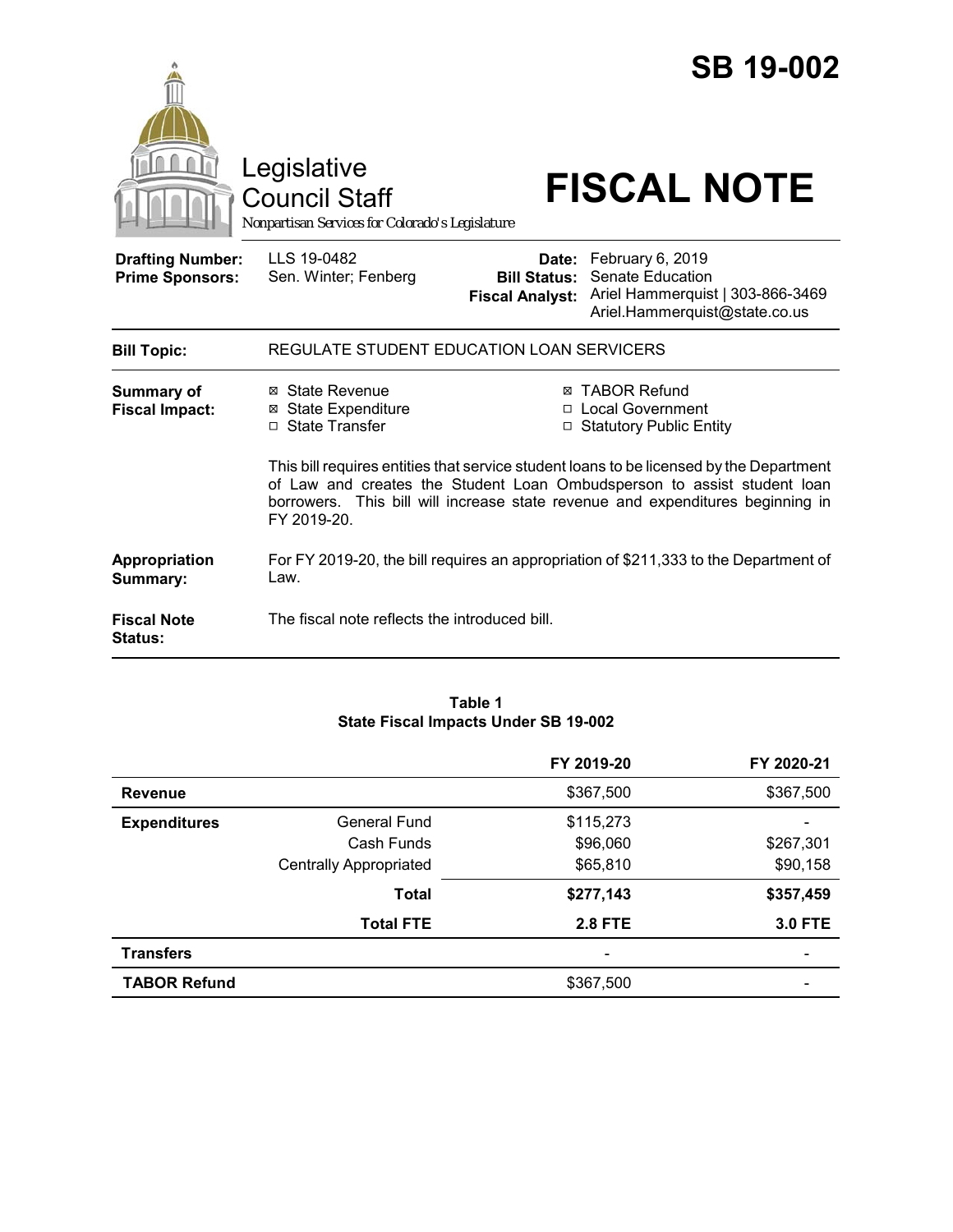February 6, 2019

# **Summary of Legislation**

This bill requires student loan servicers to obtain a license from the Administrator of the Uniform Consumer Credit Code in the Department of Law. The bill also establishes the Student Loan Ombudsperson to provide assistance to student loan borrowers by responding to complaints, analyzing data, and creating education materials and courses.

**Student loan servicer licenses.** The new licensure requirement applies to any entity seeking to act in the state as a student loan servicer. The bill specifies application requirements, including that financial statements and criminal histories of the applicant and associates be submitted with the application. The administrator must investigate the financial condition, business expertise, character, and general fitness of the applicant.

The department is required to collect an initial licensing fee of \$1,000 and establish an inspection fee by rule. The bill also establishes a \$100 late application fee. Licenses must be renewed annually. The licensee must provide written notice to the department if surrendering a license.

Student loan servicers are required to keep records for each student loan transaction for at least two years following the final loan payment, and provide these records upon request of the department. Except as otherwise provided in agreements or contracts, student loan servicers are required to respond to written inquiries within 30 days, communicate with the borrower about the application of nonconforming payments, and make other communications as outlined in the bill.

Student loan servicers are prohibited from defrauding or misleading borrowers, omitting material information, misapplying student loan payments, providing inaccurate information to a credit bureau, and failing to evaluate a borrower for an income-based repayment program where available, among other requirements. The administrator has the authority to conduct investigations; may direct, subpoena, or order the attendance of and examine under oath any person whose testimony or records may be required; and may suspend, revoke, or refuse to renew a license. Any violation is a deceptive trade practice, subject to penalties equal to the sum of actual damages sustained by the borrower; a monetary award equal to three times the amount the servicer collected from the borrower; punitive damages, where the court allows; and, in certain cases, the costs of the action and reasonable attorney fees.

**Student Loan Ombudsperson.** The ombudsperson will primarily work to receive, review, and attempt to resolve borrower complaints and collect related data. The role is also responsible to provide public information related to rights and responsibilities under the terms of student loans, and provide an education course. The ombudsperson must annually report to the General Assembly by January 1 of each year through 2023.

**Student Loan Ombudsperson and Student Loan Servicer Licensing Fund.** The bill creates the Student Loan Ombudsperson and Student Loan Servicer Licensing Fund for the purpose of supporting the licensing program and ombudsperson's office. The fund is to consist of licensing and investigation fees, interest earnings, and any other money appropriated by the General Assembly to the fund. The fund is subject to annual appropriation by the General Assembly.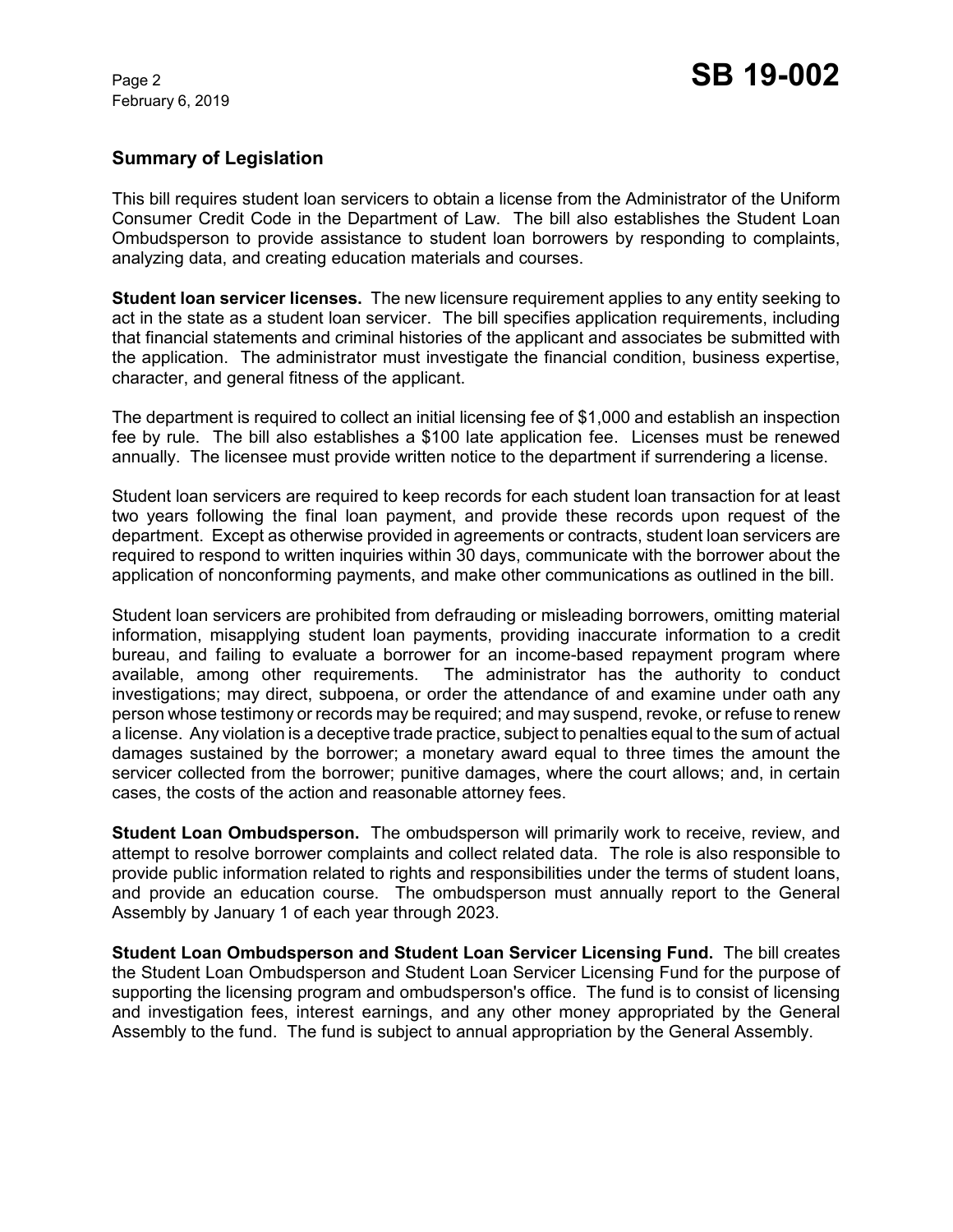February 6, 2019

# **State Revenue**

Beginning in FY 2019-20, state cash fund revenue to the Student Loan Ombudsperson and Student Loan Servicer Licensing Fund from fees charged to student education loan servicers is expected to increase by approximately \$367,500 per year, as shown in Table 2. This revenue is subject to TABOR. This estimate is based on the assumption that 35 entities will be licensed each year under the bill. In addition, state General Fund revenue may increase to the extent that lenders are penalized for deceptive trade practices.

**Fee impact on student education loan servicers.** Colorado law requires legislative service agency review of measures which create or increase any fee collected by a state agency. These fee amounts are estimates only, actual fees will be set administratively by the Department of Law based on cash fund balance, actual program costs, and the actual number of licensees subject to the fee. The table below identifies the fee impact of this bill.

| <b>Fiscal Year</b> | <b>Type of Fee</b>    | <b>Proposed</b><br>Fee  | <b>Number</b><br><b>Affected</b> | <b>Total Fee</b><br>Impact |
|--------------------|-----------------------|-------------------------|----------------------------------|----------------------------|
| FY 2019-20         | Annual license fee    | \$1,000                 | 35                               | \$35,000                   |
|                    | Annual inspection fee | \$9,500                 | 35                               | \$332,500                  |
|                    |                       | <b>FY 2019-20 Total</b> |                                  | \$367,500                  |
| FY 2020-21         | Annual license fee    | \$1,000                 | 35                               | \$35,000                   |
|                    | Annual inspection fee | \$9,500                 | 35                               | 332,500                    |
|                    |                       | <b>FY 2020-21 Total</b> |                                  | \$367,500                  |

#### **Table 2 Fee Impact on Student Education Loan Servicers**

**Penalties.** To the extent that the Attorney General or district attorneys pursue actions related to the deceptive trade practice, fine revenue to the General Fund will increase. The precise impact to the state cannot be determined.

# **State Expenditures**

This bill will increase state expenditures for the Department of Law by \$277,143 and 2.8 FTE in FY 2019-20 and by \$357,459 and 3.0 FTE in FY 2020-21 and future years. Until licensing fees are collected, the fiscal note assumes General Fund will be required. From February 2020 on, these costs will be paid from the Student Loan Ombudsperson and Student Loan Servicer Licensing Fund. Expenditures are shown in Table 3 and discussed below. Expenditures in FY 2019-20 assume an earlier start date than permitted under the current version of the bill; see Technical Note.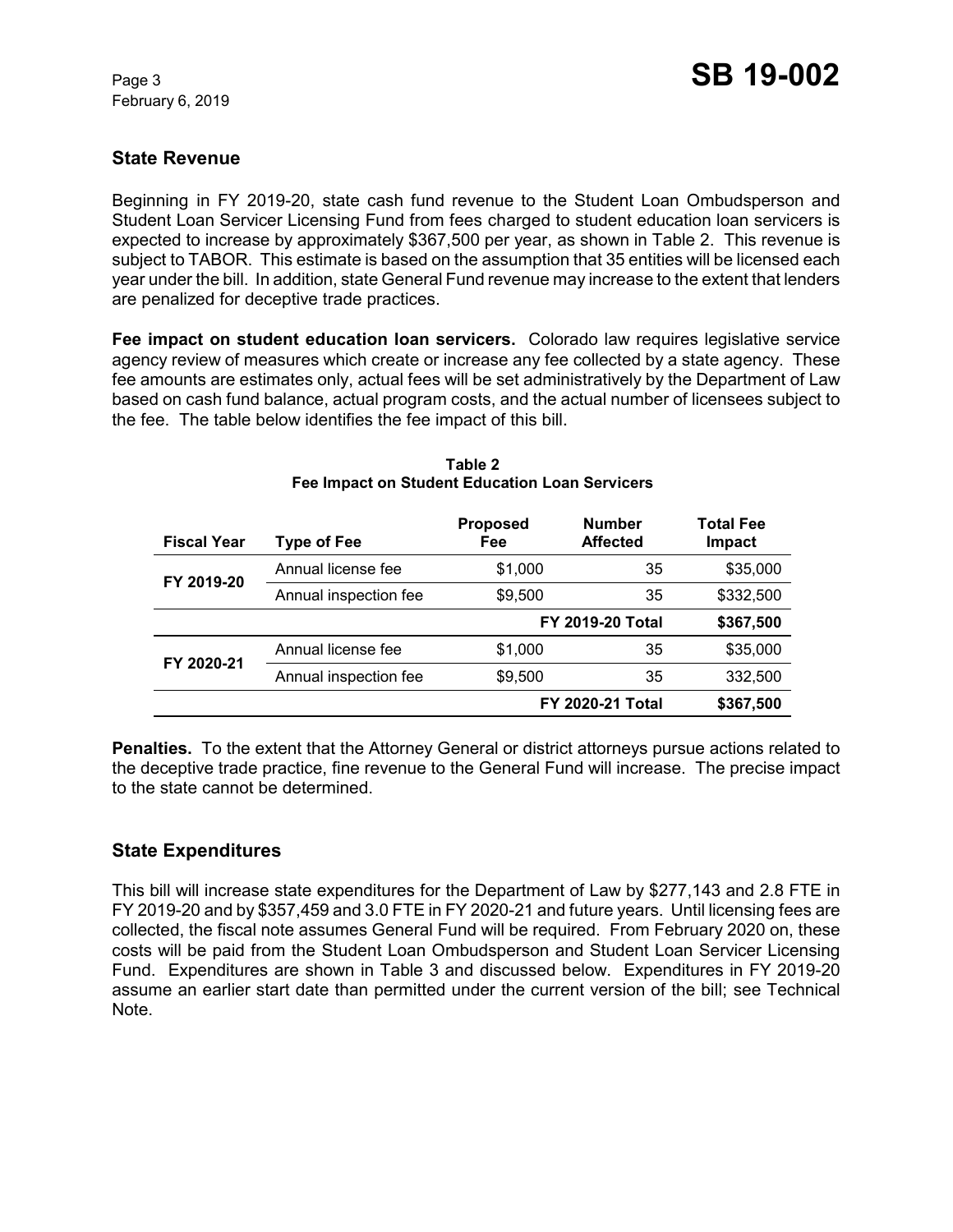|                                                    | FY 2019-20     | FY 2020-21     |
|----------------------------------------------------|----------------|----------------|
| <b>Department of Law</b>                           |                |                |
| <b>Personal Services</b>                           | \$175,940      | \$248,897      |
| <b>Operating Expenses and Capital Outlay Costs</b> | \$19,649       | \$6,680        |
| Inspection-related Travel                          | \$15,744       | \$11,724       |
| Centrally Appropriated Costs*                      | \$65,810       | \$90,158       |
| <b>Total Cost</b>                                  | \$277,143      | \$357,459      |
| <b>Total FTE</b>                                   | <b>2.8 FTE</b> | <b>3.0 FTE</b> |

**Table 3 Expenditures Under SB 19-002**

 *\* Centrally appropriated costs are not included in the bill's appropriation.*

**Department of Law.** The department will have three main responsibilities under the bill: licensing student loan servicers, supporting the newly created ombudsman position, and prosecuting deceptive trade practices as appropriate.

*Licensing.* The department will adopt rules for the new license requirement, set up application and renewal procedures, review applications, inspect applicant's financial conditions, and conduct annual licensing exams for an estimated 35 licensees. This workload is expected to require 0.5 FTE Financial and Credit Examiner and 0.5 FTE Compliance Specialist. First year costs assume an August start date and reflect standard operating expenses and capital outlay costs, with the addition of a cell phone plan. Inspection-related travel costs include hotel, mileage, and per diem reimbursement for five days of travel per month.

*Ombudsperson.* The ombudsperson will respond to inquiries and complaints, create and implement an education course, and engage in public outreach. Assuming that the each inquiry will require approximately 2 hours of research and outreach, and that the ombudsperson will hear from 0.5 percent of individuals with a student loan in the state, the workload will necessitate an 1.0 FTE Administrative Assistant. First-year costs assume an August 2019 start date and reflect standard operating expenses and capital outlay costs, with the addition of a cell phone plan.

*Deceptive trade practice.* Workload in the Attorney General's office may increase to the extent that deceptive trade practice complaints are filed under the bill. The office will review complaints under the bill within the annual body of deceptive trade practice complaints and assess which complaints to investigate.

**Judicial Department.** To the extent that number of filings for deceptive trade practice increase, workload in the Judicial Department will also increase. This impact is expected to be minimal and can be accomplished within existing appropriations.

**TABOR refunds.** The bill increases state cash fund revenue from licensing and inspection fees, which will increase the amount of money required to be refunded under TABOR for FY 2019-20. Under current law and the December 2018 forecast, the bill will correspondingly increase the amount refunded to taxpayers via sales tax refunds on income tax returns for tax year 2020. The state is not expected to collect a TABOR surplus in FY 2020-21.